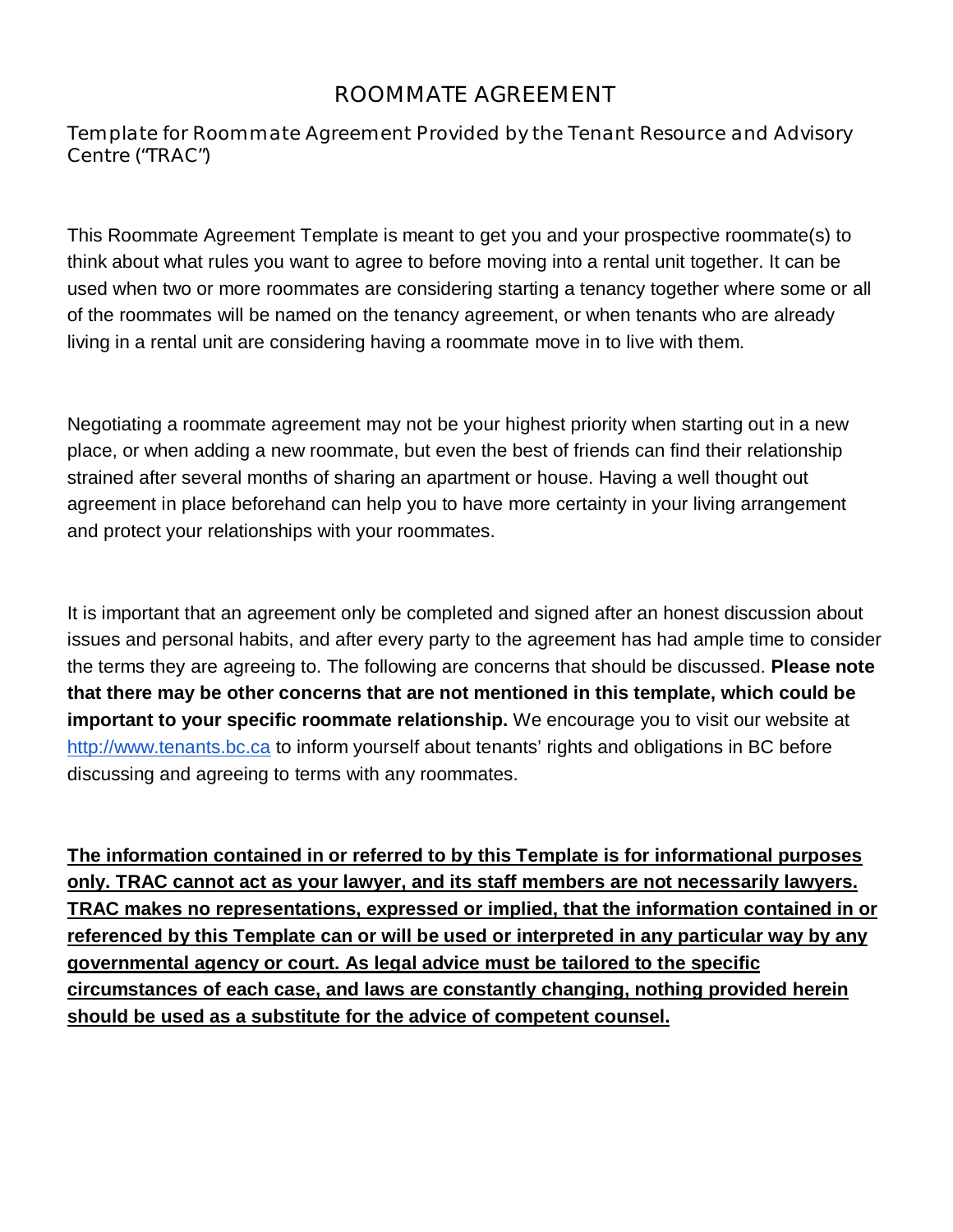For clarity, this agreement will use the term **"tenant"** to refer to parties who live in the premises and who are **tenants under the** *Residential Tenancy Act*; and will use the term **"occupant"** to refer to parties who live in the premises and **are not tenants under the** *Residential Tenancy Act***.**. The term **"roommate"** will refer to any person who lives in the premises, including both tenants and occupants. **Only tenants** are guaranteed rights under the *Residential Tenancy Act*.

It is important for everyone to know whether they are an occupant or a tenant, as they have different legal rights and obligations. Depending on the specific make-up of any tenancy agreement, it may not always be clear whether a party is a tenant or an occupant. **Generally, if a person is named on the tenancy agreement, they are a tenant**. If a person is **not named** on the tenancy agreement, they **may be only an occupant**, but whether a roommate is a tenant or an occupant depends on a number of different factors, which may change during the life of a tenancy. Ultimately, whether a party is a tenant or an occupant is a legal question that can only be determined by a Residential Tenancy Branch arbitrator in Dispute Resolution.

If you are confused about whether you are a tenant or an occupant, or whether another party is a tenant or a landlord, we encourage you to seek independent legal advice. We further suggest seeking independent legal advice on the terms of any agreement that you enter into. Agreeing to the following terms and breaching them could lead to being evicted or other legal consequences.

Legal disputes between parties in a landlord-tenant relationship (such as a landlord & their tenant, or a tenant & their subtenant) are governed by the *Residential Tenancy Act* and are adjudicated by the Residential Tenancy Branch through their Dispute Resolution process. Parties can apply online for Dispute Resolution at the Residential Tenancy Branch website, or in person at a Residential Tenancy Branch or Service BC office.

Legal disputes between roommates who are not in a landlord-tenant relationship (such as a tenant & an occupant, or between two occupants) do not fall into the jurisdiction of the Residential Tenancy Branch and are governed by the relevant principles of common law. For these parties, claims less than \$5000 can be filed with the Civil Resolution Tribunal, claims between \$5000 and \$35,000 can be filed in Small Claims Court, and claims over \$35,000 can be filed in BC Supreme Court.

If you are considering taking legal action related to this agreement, you should consider seeking independent legal advice.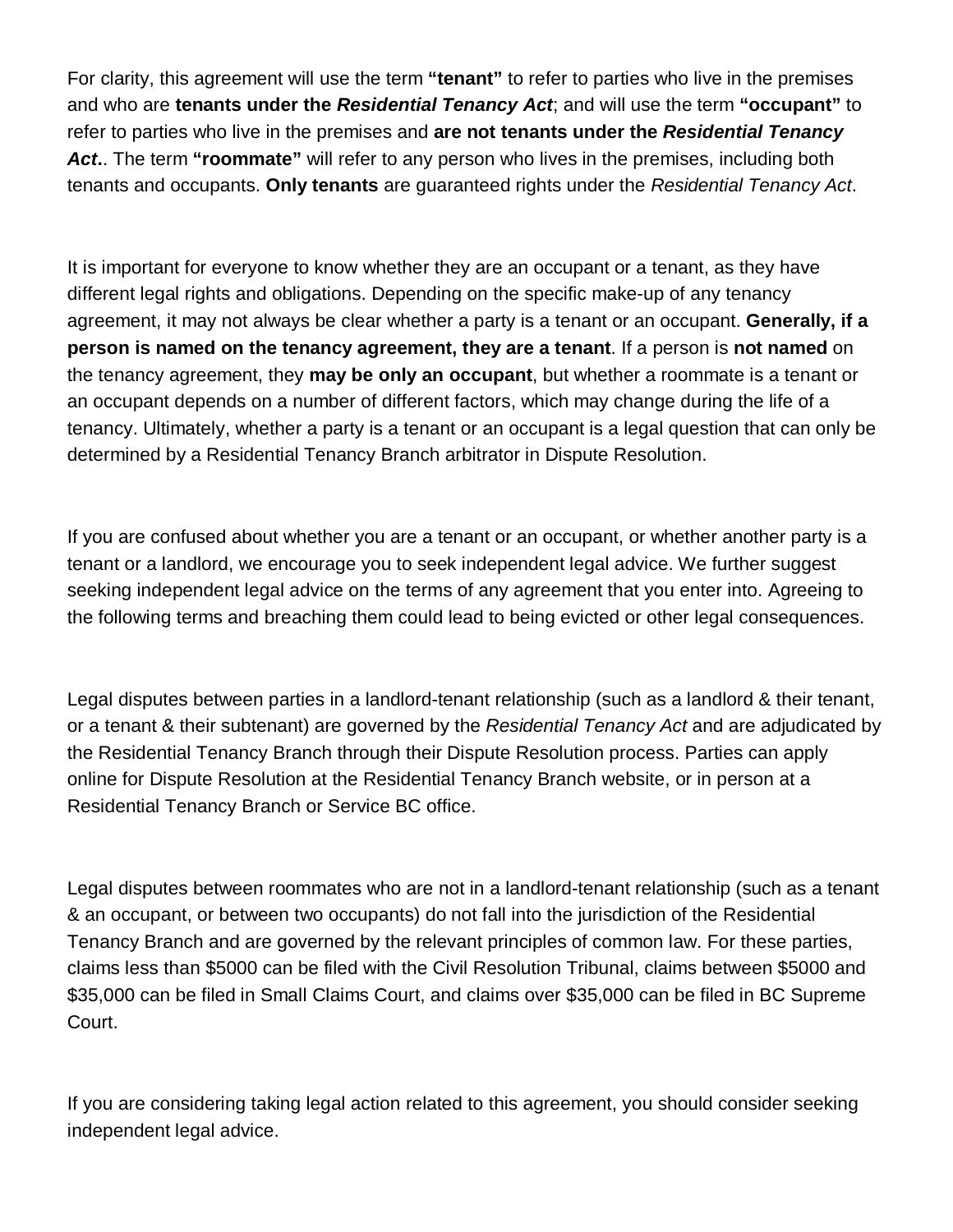| THIS AGREEMEMENT IS ENTERED INTO BY: |  |  |  |
|--------------------------------------|--|--|--|
|                                      |  |  |  |
|                                      |  |  |  |
|                                      |  |  |  |
|                                      |  |  |  |
|                                      |  |  |  |
|                                      |  |  |  |
|                                      |  |  |  |
|                                      |  |  |  |

We the roommates of  $\blacksquare$ document represents a binding agreement between us with respect to our tenancy beginning on  $\overline{\phantom{a}}$ , 20 $\overline{\phantom{a}}$ .

We further agree that if this agreement conflicts with any of our rights and obligations under the Tenancy Agreement dated\_\_\_\_\_\_\_\_\_\_\_\_\_\_\_\_\_, with respect to the above rental unit or with the provisions of any applicable laws, the said Tenancy Agreement and the applicable law(s) will prevail in all respects.

## **IF THIS AGREEMENT IS BEING DRAFTED AND SIGNED BEFORE THE BEGINNING OF A**

**TENANCY**, it is very important to consider who will have their name on the tenancy agreement. Anyone named on the tenancy agreement is a tenant under the *Residential Tenancy Act*; roommates who are not named on the tenancy agreement are generally only occupants. Tenants have rights against and obligations to the landlord that occupants do not have. For example, only tenants have the right to file against a landlord for Dispute Resolution if there is an issue with the tenancy, but tenants are the only ones directly responsible under the *Act* for paying rent to the landlord. Remember that a landlord can choose which roommates, or how many roommates, will be listed on the tenancy agreement. A landlord can choose to not enter into a tenancy if they want different parties to be named as tenants on the agreement.

## **IF THIS AGREEMENT IS BEING DRAFTED AND SIGNED AFTER THE BEGINNING OF A**

**TENANCY**, it is important to consider whether you want to ask the landlord to add new parties to the tenancy agreement. Incoming parties can become tenants under the tenancy agreement only by consent of both the landlord and of the existing tenant(s).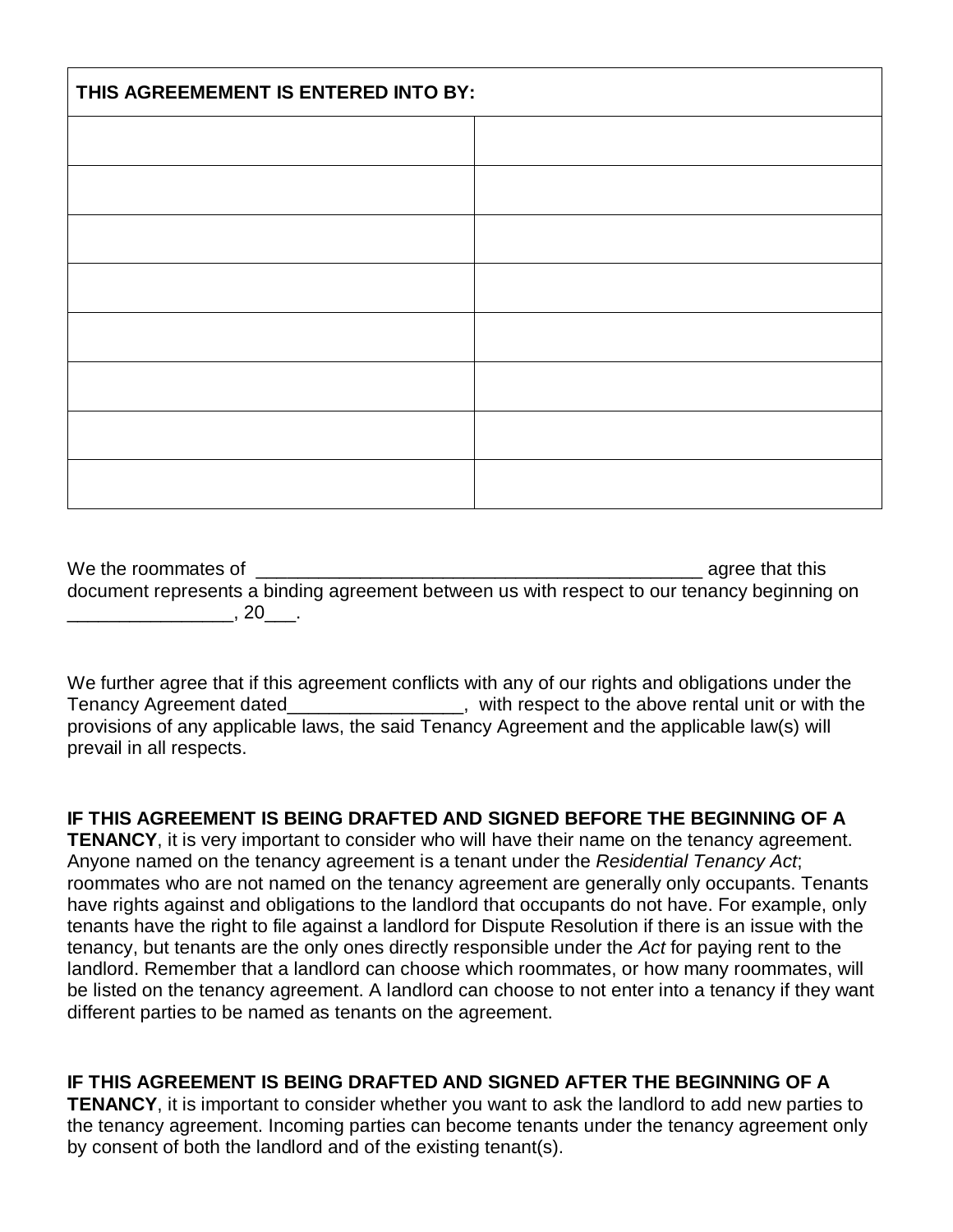## 1) **PRIMARY CONTACTS** – The landlord's contact information is:

| Address: Analysis and the state of the state of the state of the state of the state of the state of the state of the state of the state of the state of the state of the state of the state of the state of the state of the s |                                        |  |
|--------------------------------------------------------------------------------------------------------------------------------------------------------------------------------------------------------------------------------|----------------------------------------|--|
|                                                                                                                                                                                                                                | Emergency Phone: (___) _____- - ______ |  |
|                                                                                                                                                                                                                                | $\omega$                               |  |

The roommate(s) who will be the primary contact for the landlord on behalf of the other roommates will be:

All roommates agree to promptly inform all other roommates of any communication from the landlord.

2) **RENT & SECURITY DEPOSIT** – Money can be the single biggest issue to cause friction between roommates. It is important to ensure what amount is being paid and by whom. For example, how much does each person pay? Also, does each roommate pay her/his share to the landlord or does each roommate send money to a designated roommate who then pays the landlord the total? (Note that if roommates who believe they are occupants under the agreement pay their rent directly to the landlord, this may suggest that they are tenants). If the living situation changes in the future, what rules must be followed to change who owes what rent, or how it is paid?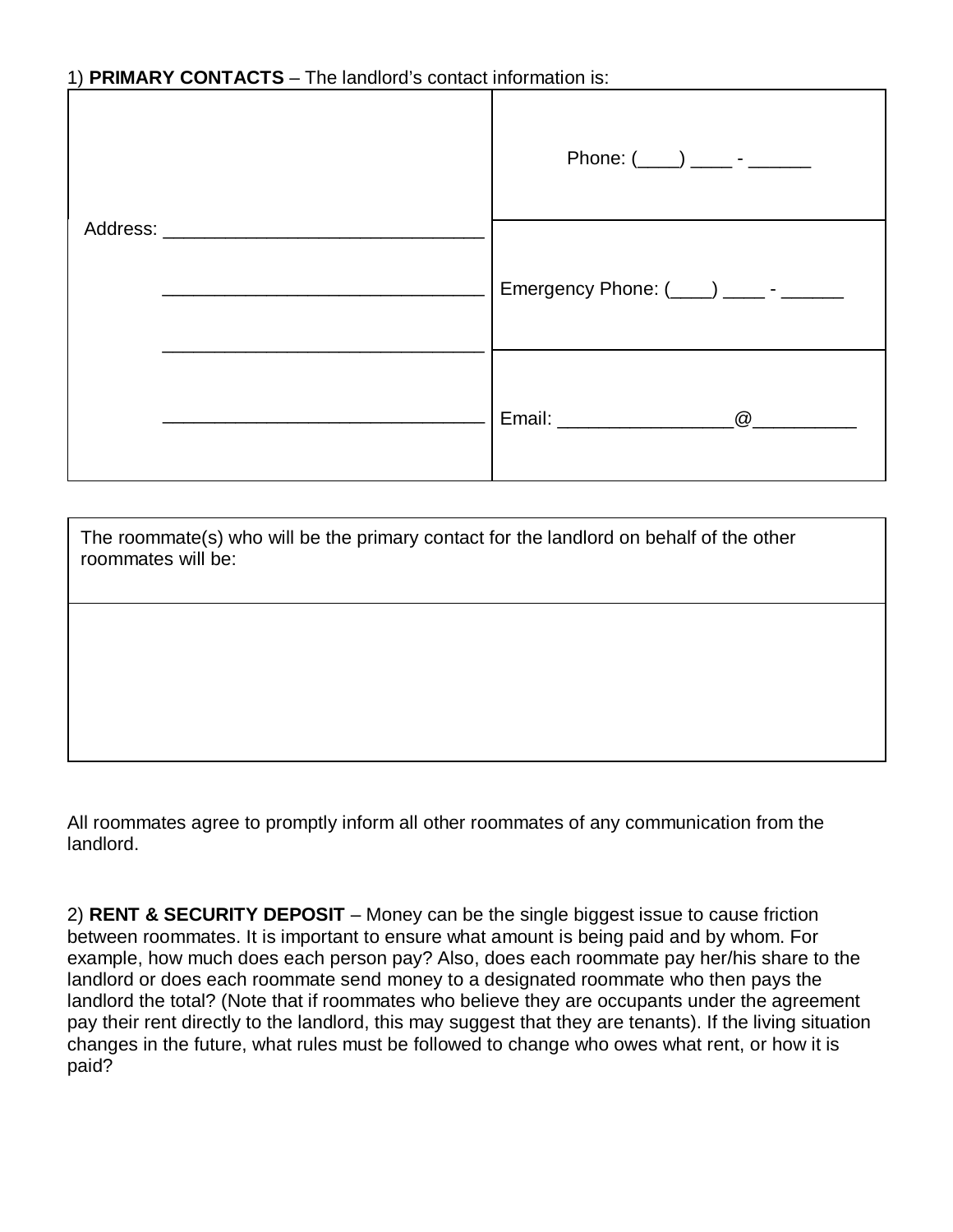It is important to set out the rules for security deposits as well. If you are signing this agreement before the start of a tenancy, you should consider: who will be responsible for paying the security deposit? How will it be returned to each person at the end of a tenancy? What happens if one roommate leaves, and another joins? If you are signing this agreement after a tenancy has already begun, will the new roommate need to pay a security deposit to the head tenant? If so, what will the rules be for the return of that deposit? Regardless of what you decide, it is generally a good idea to keep a written record of who has paid what amount towards the security deposit. You may wish to attach such a written record to this agreement.

We agree that our rent obligations will be apportioned as follows:

We agree that the security deposit obligations will be as follows: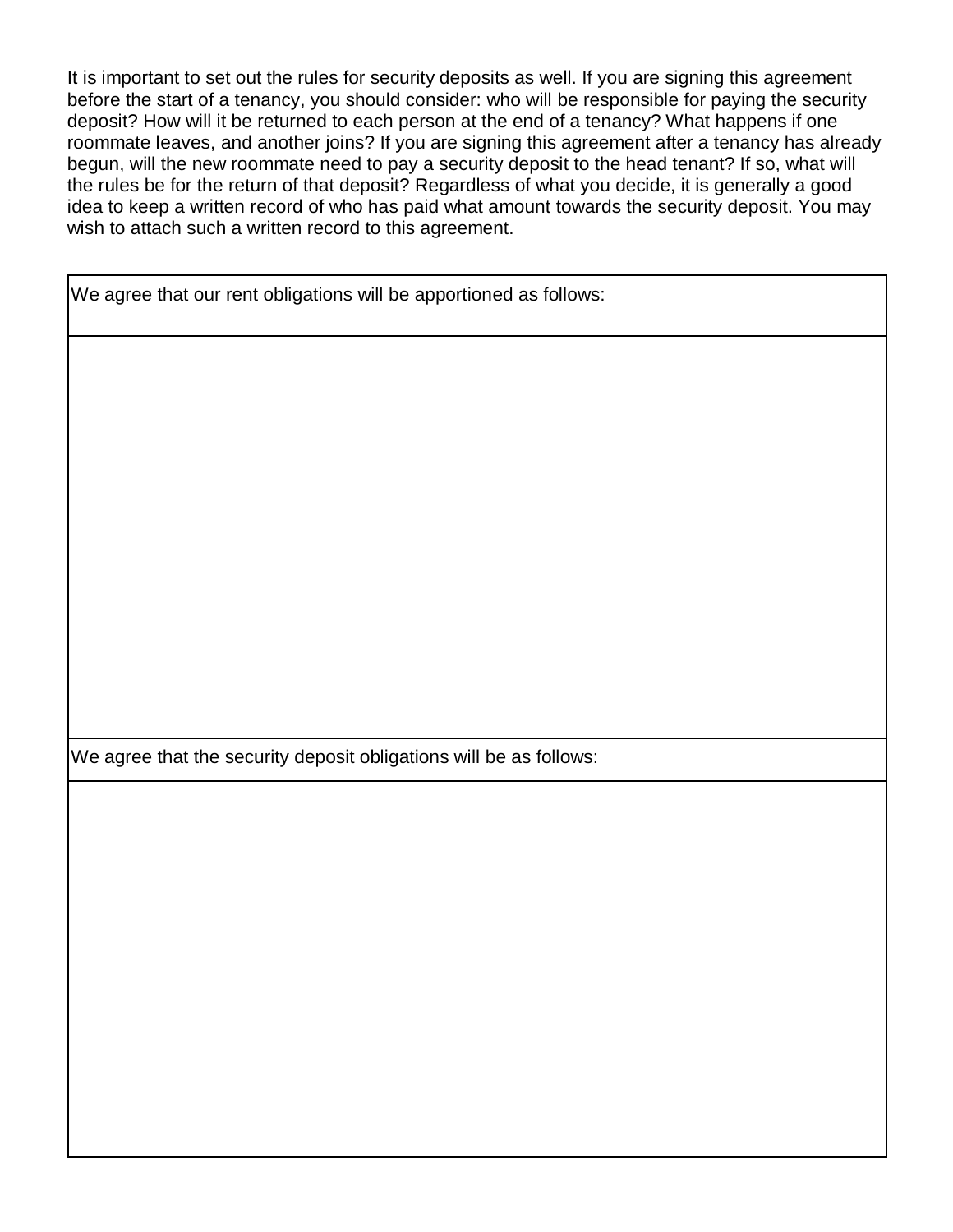3) **OTHER CHARGES -** It is important to know exactly what costs are shared when living together. Internet, food, cleaning supplies, etc., are important issues to decide. It is also necessary to have a system in place when payment is made or required. For example, if the internet is in the name of one roommate and the other roommate(s) are required to share costs, is the payment by the other roommate(s) due when the bill is received or the deadline on the bill? Remember, if the payment by the roommate(s) is due when the deadline for the bill is, the roommate who actually pays the bill could have a cash flow problem. It is recommended that agreement be reached that payment is due a certain number of days after the bill is received or a certain number of days before the deadline on the bill.

We agree to divide the household costs in the following ways:

It is further agreed that if any one roommate is paying a bill for which responsibility is shared, all other roommates will pay their portion at least \_\_\_\_\_ days before the payment due date of each invoice.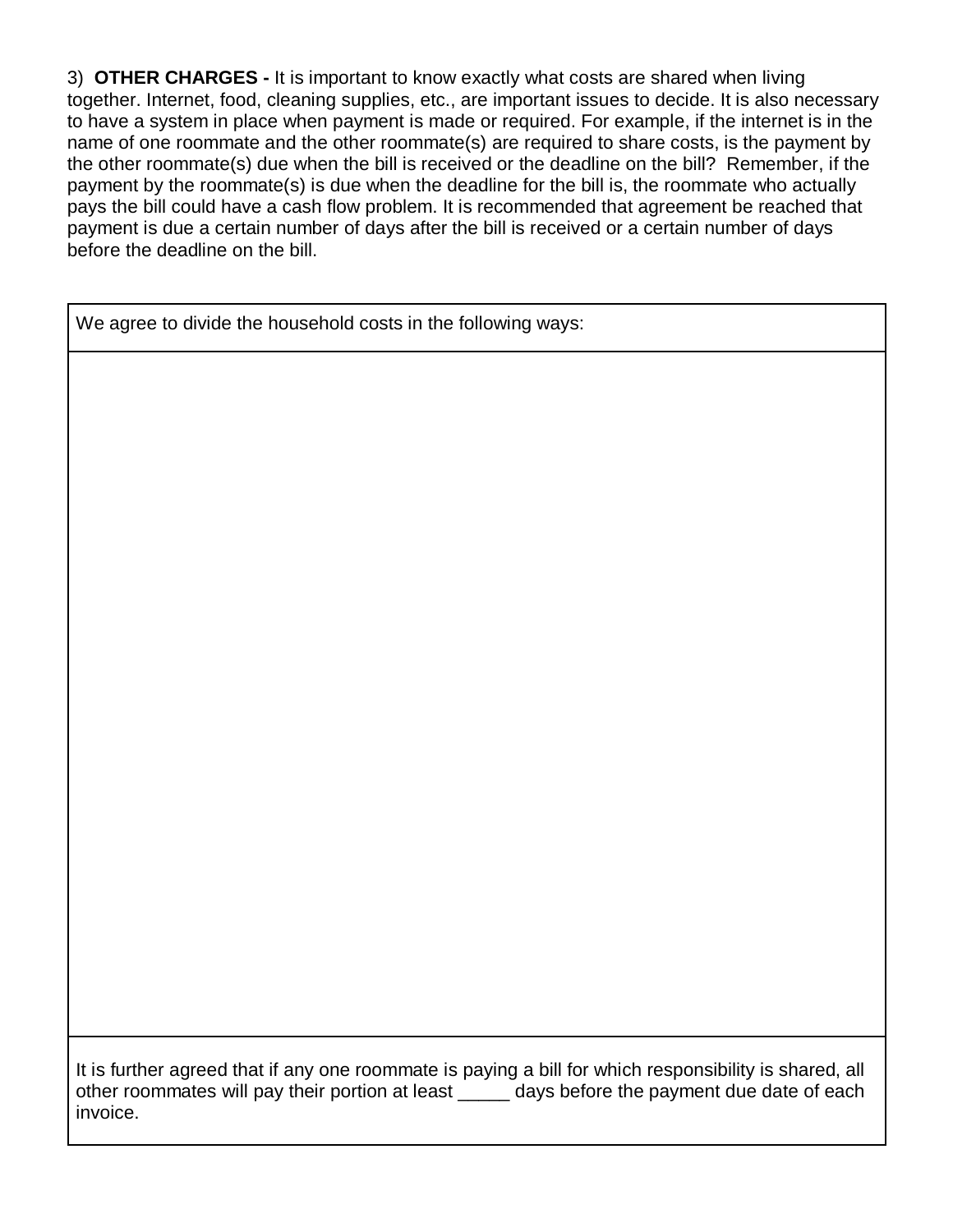4) **PRIVATE AND SHARED SPACES -** If rooms in a rental unit are identical, choosing one may not be a concern. But if one room is larger than others, or has a better view, etc., it is important to clearly indicate who is entitled to what private space. Determining who gets what private space can be as complicated as negotiating a different rent for each room or as easy as a coin flip to determine who gets a particular room. It is also important to consider which spaces will be treated as private spaces for individual roommates, and which areas will be considered shared, as well as what rules everyone will follow regarding accessing roommates' private spaces.

We agree that the following persons shall occupy the following bedrooms during our tenancy:

We agree to the following rules about accessing roommates' private spaces: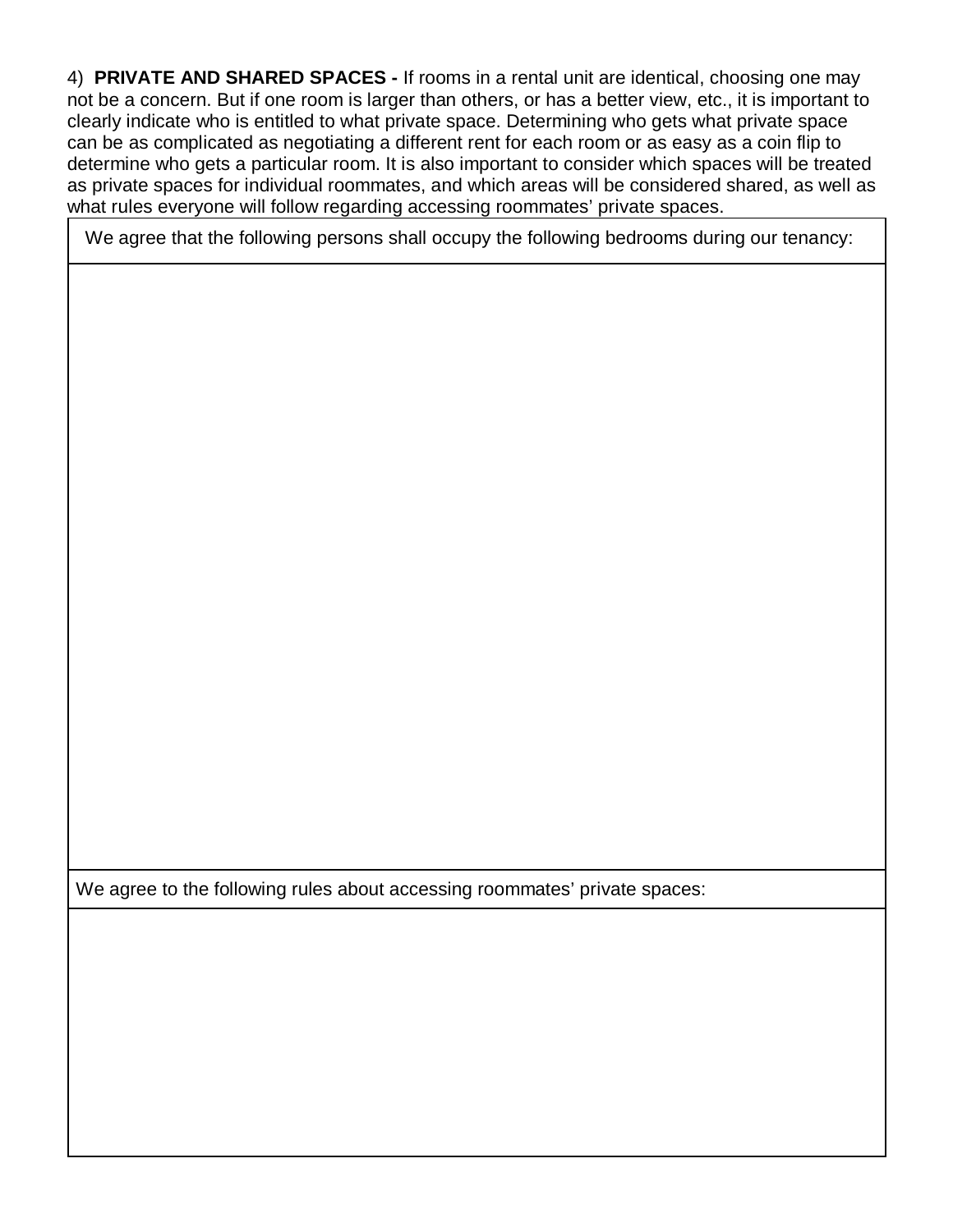5) **HOUSEHOLD OBLIGATIONS -** Chores can often be mundane or easy depending upon individual needs, likes and abilities. Whether it is washing dishes, cooking or cleaning the bathroom, it is a good idea to decide how these necessary tasks will be divided. Sometimes it is beneficial to set up a schedule and/or alternate duties on a weekly or monthly basis.

We agree to share the following household responsibilities in the following manner: If any disputes arise about these household responsibilities, they will be resolved in the following way: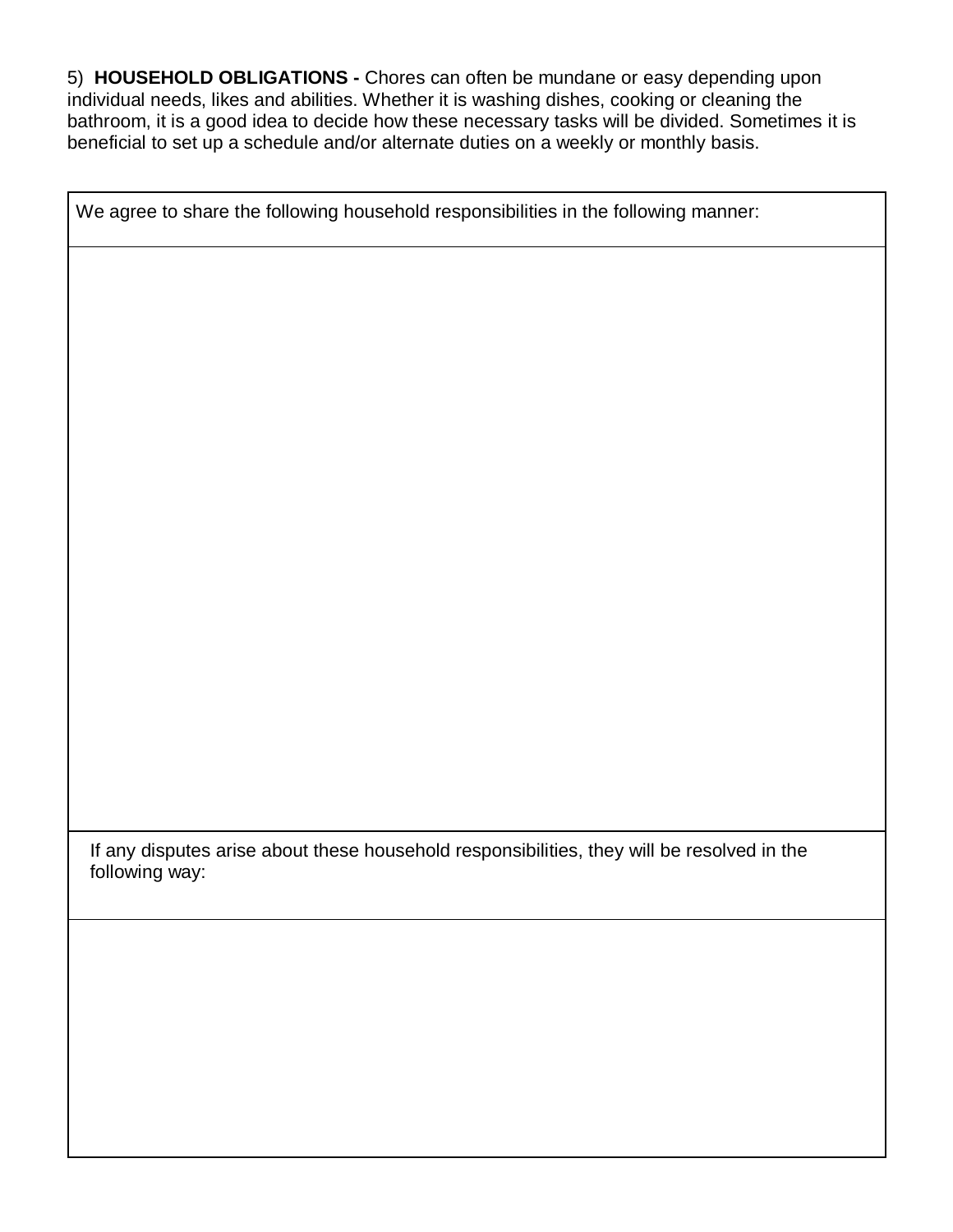6) **EXTENDED VACANCY DURING SUMMER MONTHS/HOLIDAY TIME -** Often roommates will be away from the rental unit for extended periods of time, such as during the summer months, around Christmas or reading breaks, or other popular vacation times. It is beneficial for various reasons to ensure everyone knows what is happening during any period when some or all tenants plan to be absent. If the rental unit is to be vacant for more than a few days, it may be a good idea to have a friend check in for security reasons, pick up any mail, or water the plants. If tenants are going to return at varying times, it may be prudent to coordinate those dates. It is also important for all roommates to have contact information and emergency contact information for the landlord in case any issues arise.

We agree to follow the following rules regarding times some or all roommates will be living away from the shared property:

7) **SUBLETTING AND ADDING ROOMMATES –** Under the *Residential Tenancy Act*, subletting is when a tenant is leaving temporarily and wants to have another person move in during their absence. It is important to remember that subletting has a specific definition under the *Residential Tenancy Act* that is different from how the word is commonly used. We suggest that all parties read through the Residential Tenancy Branch's Policy Guideline 19 - Assignment and Sublet and TRAC's webpage on Roommates.

First, it is important to determine whether your tenancy agreement permits subletting, and if so, under what circumstances. Under section 34 of the *Residential Tenancy Act*, a tenant must have their landlord's permission in writing to sublet or assign their rental unit, but if the tenant is on a fixed term lease with at least 6 months remaining, then the landlord cannot unreasonably withhold their consent. If the person who is going to be subletting their room is only an occupant, some of these rules may not apply.

If you anticipate subletting, it is a good practical idea to check with your landlord before making any decisions. If subletting is permitted, your landlord may want to meet with the person/people to whom you will be subletting.

Consider whether there needs to be a discussion as to whether the proposed sublessee (person moving in temporarily) should be approved by all roommates. Consider whether a sublessee will have use of the entire rental unit or only part of it. It is advisable to have a written agreement with the sublessee, as they may not have any direct obligations to other roommates.

Similarly, if a roommate moves out and new roommate is going to be coming in to the unit, or they are taking over an empty room, it is important to consider the procedure for doing so. If a new roommate has their own agreement with the landlord, then they are likely under no obligation to sign a roommate agreement. If a tenant is subletting their room, then under the *Residential Tenancy Act*, they will ultimately have power over who they sublet to.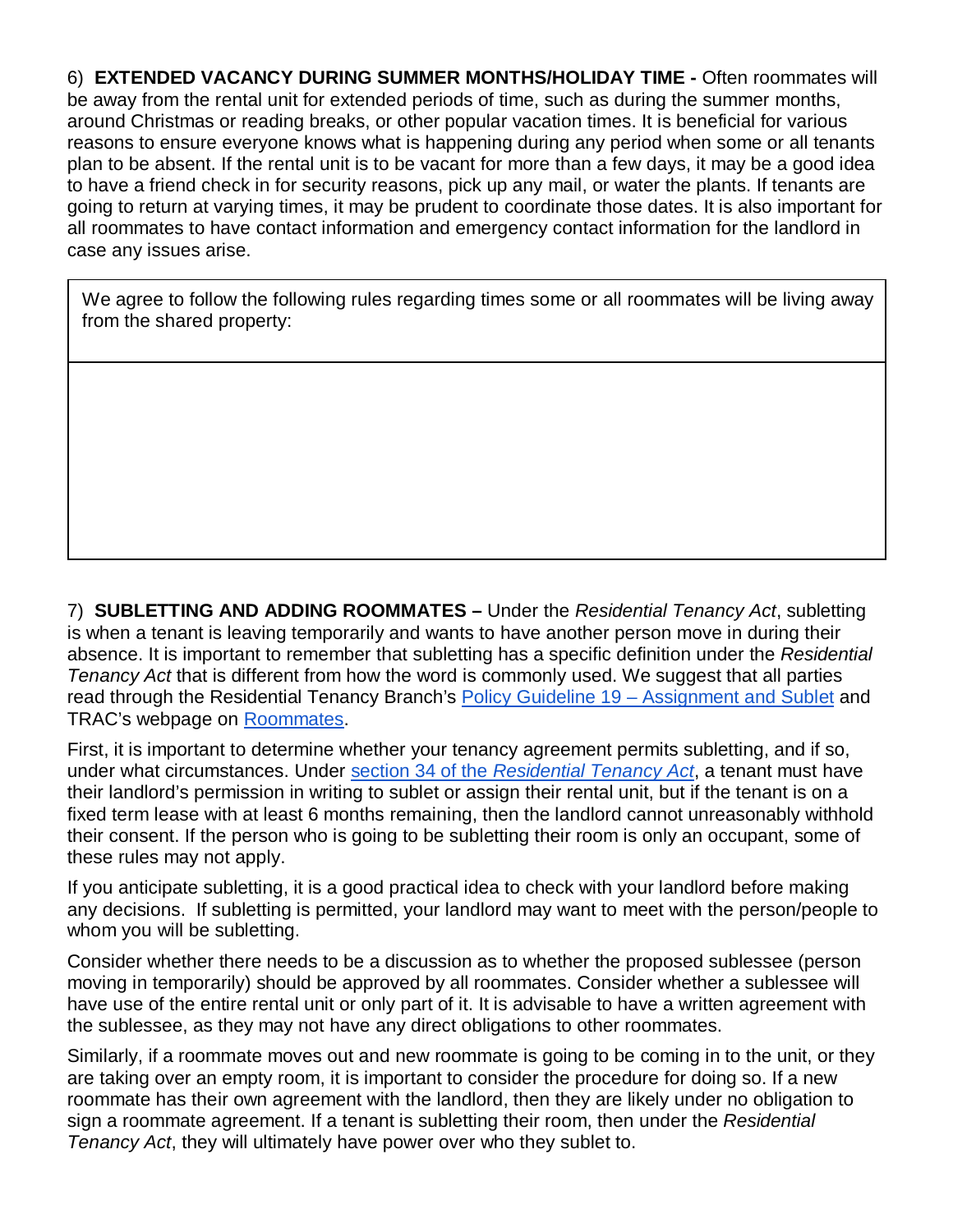Consider whether there will need to be a new roommate agreement written out for all roommates to re-sign, or whether the new roommate will just sign on to the original agreement. If the latter, consider what changes need to be made to the different sections of the tenancy agreement (e.g. adding their name to different sections, clearly indicating what obligations they are going to be taking over). If the former, remember that the original roommates are not obligated to sign a new agreement if they do not want to, and that the original agreement may persist unless there is an agreement to end it.

We agree that subletting of the premises will be arranged in the following way:

We agree that new roommates will be added in the following way when they are replacing an existing roommate: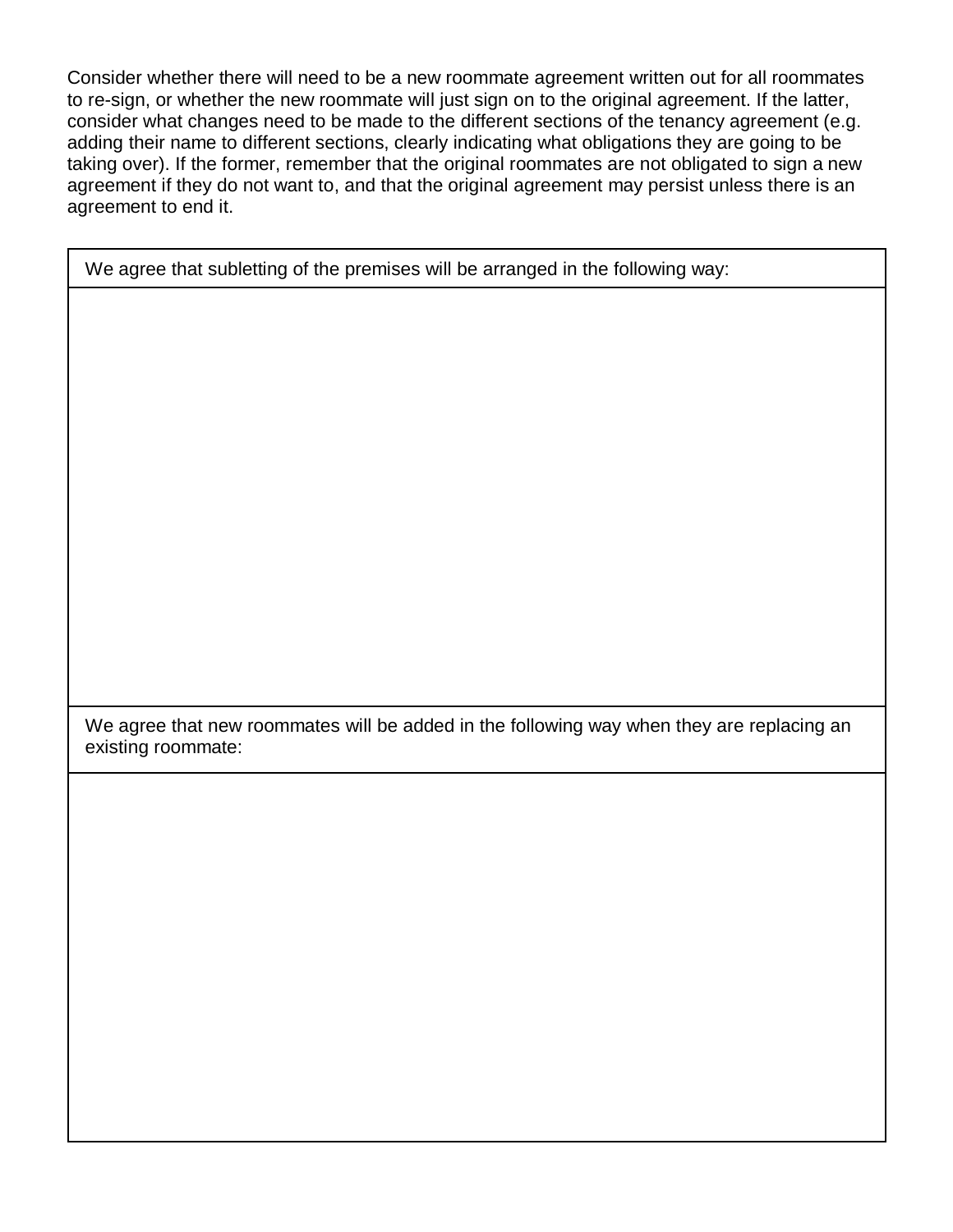8) **NOISE -** Early morning or late night noise can have a significant effect on a living arrangement between roommates. It is important to think about what restrictions on noise make sense for your living arrangement, and to check your municipal noise bylaws to ensure no roommates are putting the tenancy at risk by violating them.

| We agree that "quiet time" will be from |                              | pm until | am during the week, and from |
|-----------------------------------------|------------------------------|----------|------------------------------|
| pm until                                | am on weekends and holidays. |          |                              |

With regard to noise it is further agreed that:

9) **GUESTS -** Possible guests can include mutual friends, visitors, overnight guests, partners, and even parents. You should think about whether there should be any reasonable restrictions on how often roommates can have guests over, whether there should be special rules for overnight guests, if there should be rules about guests' conduct when they are visiting, and similar issues.

We agree that the following applies to guests: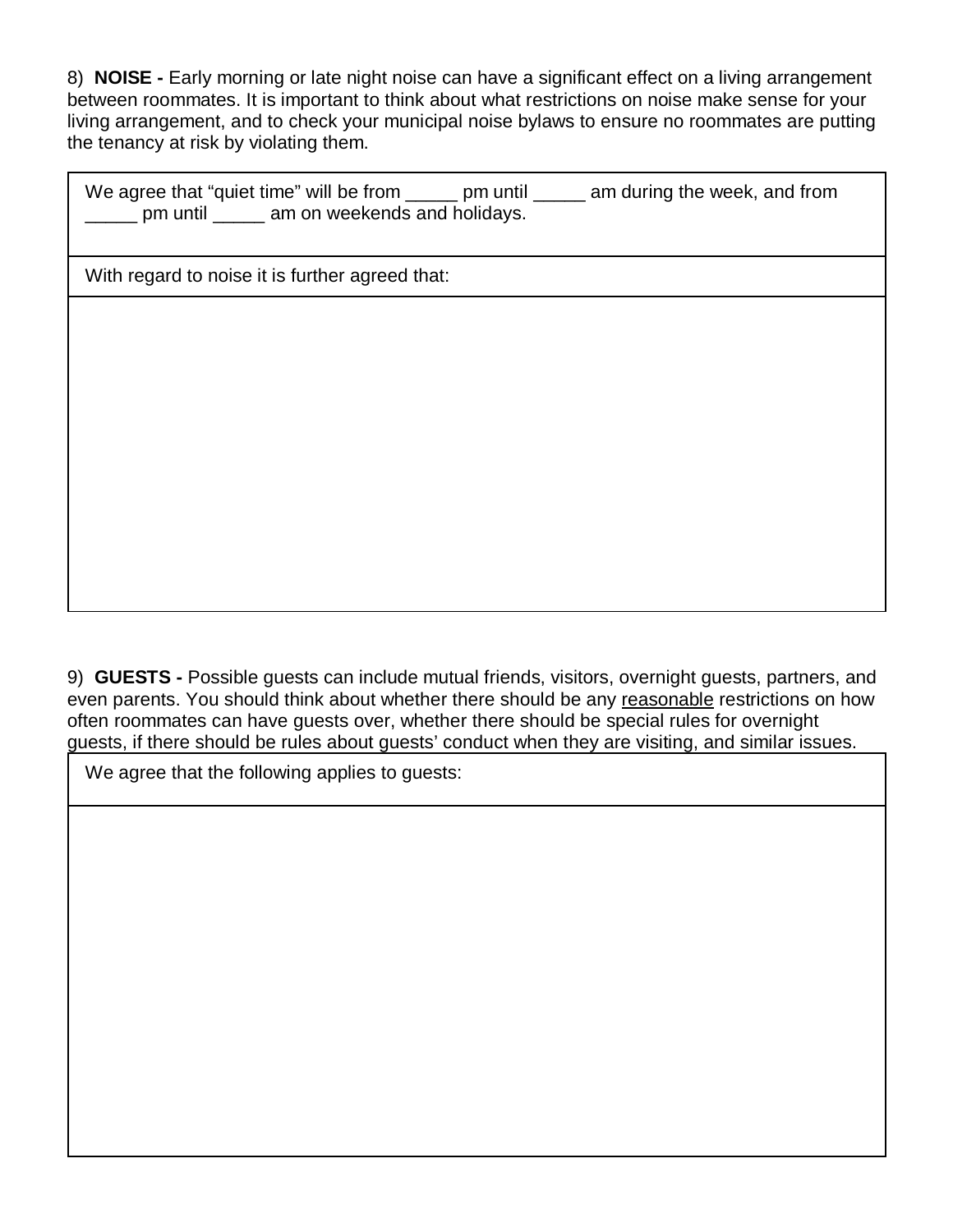10) **STUDYING ARRANGEMENTS -** There may be times when you might want to restrict visitors to keep from distracting roommates who are studying, or times when two roommates prefer using the same area to study. Consider agreeing to rules about what should happen in these situations.

We agree that the following rules will apply to enable each of us to study at reasonable times and for reasonable periods:

11) **PERSONAL ITEMS -** You should think about what rules should be in place regarding roommates' personal belongings, both within their own private spaces and in shared common spaces in the rental unit. For example, bedroom vs common area (kitchen bathroom, living room, etc.), furniture or bathroom items or items in the fridge. Note: It may be worthwhile to do a property list to ensure that everybody knows which items belong to each roommate as well as for insurance purposes.

Regarding furniture in common areas, we agree that: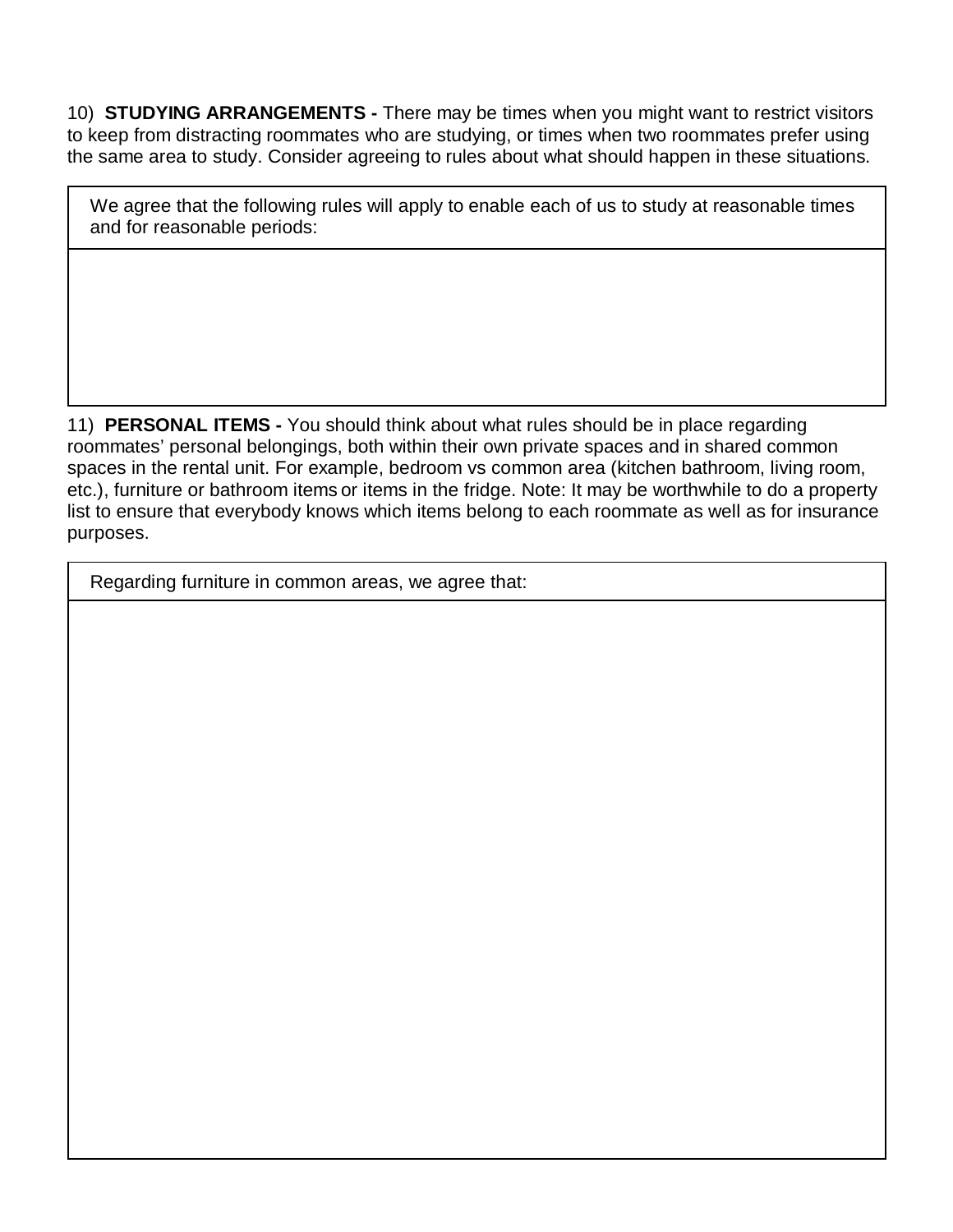Regarding personal items in bedrooms, we agree that:

Regarding personal items in common areas such as bathroom, kitchen and fridge, we agree that: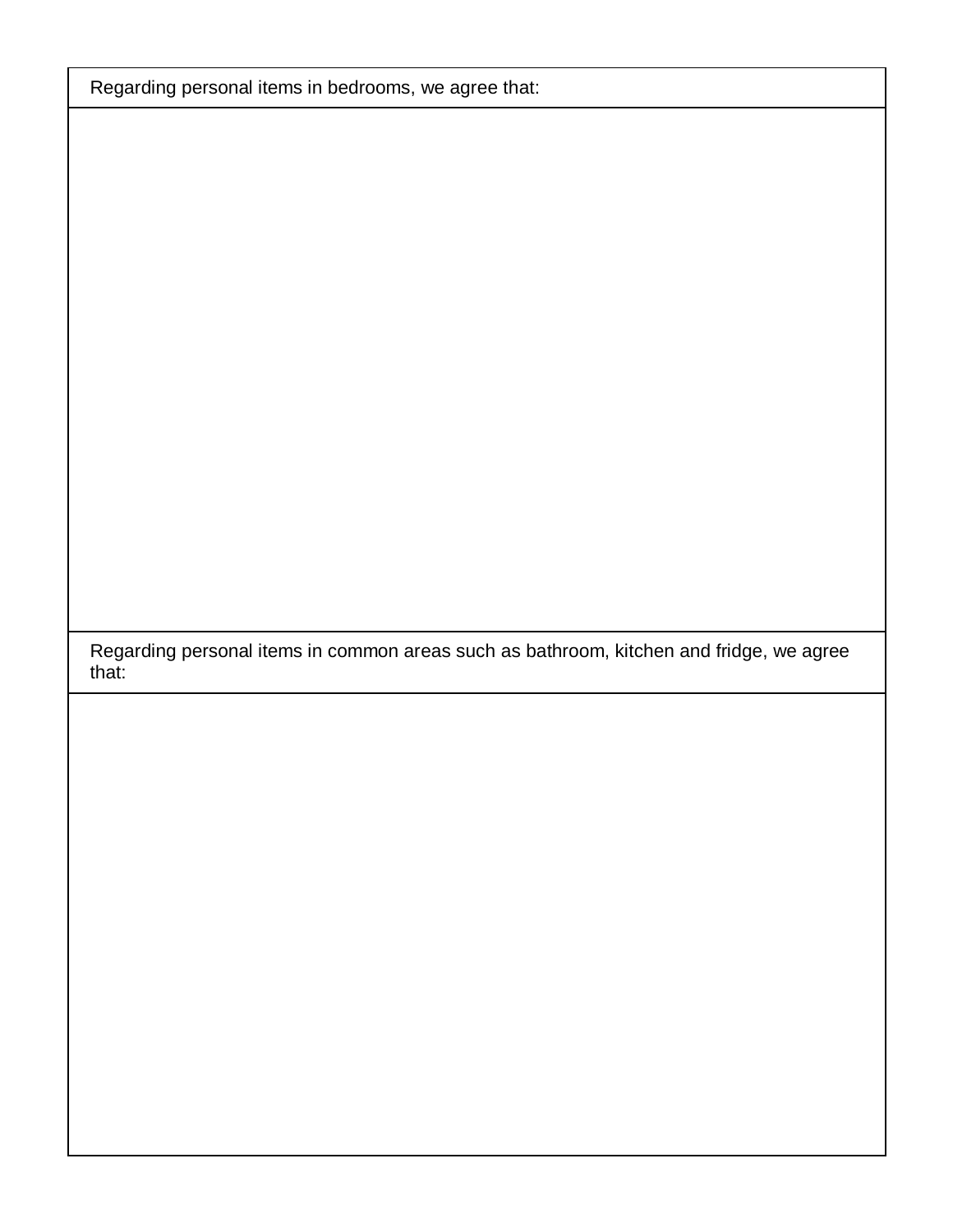12) **SMOKING -** If smoking is permitted by the tenancy agreement, decide if roommates can smoke and if so, where. Think about rules both for cigarettes/tobacco, as well as others like vapes, marijuana, etc. Also consider rules for guests.

We agree to the following rules regarding the smoking of different substances on and around the premises:

13) **LEAVING MESSAGES -** It is always important to have good communication between roommates. Designate an area (e.g. fridge door) to leave messages for each other, and to leave messages from the landlord.

We agree that any messages for other roommates will:

14) **PETS -** If pets are permitted by the Tenancy Agreement, decide if pets will be allowed, even on a temporary basis. Decide whether visitors can bring pets on to the property or into the building. Tenants, under the *Act*, have the right to determine the rules in the rental unit about pets, within what is allowed by the tenancy agreement. Be sure to determine in advance if any roommates have allergies to animals.

We agree to the following rules about pets: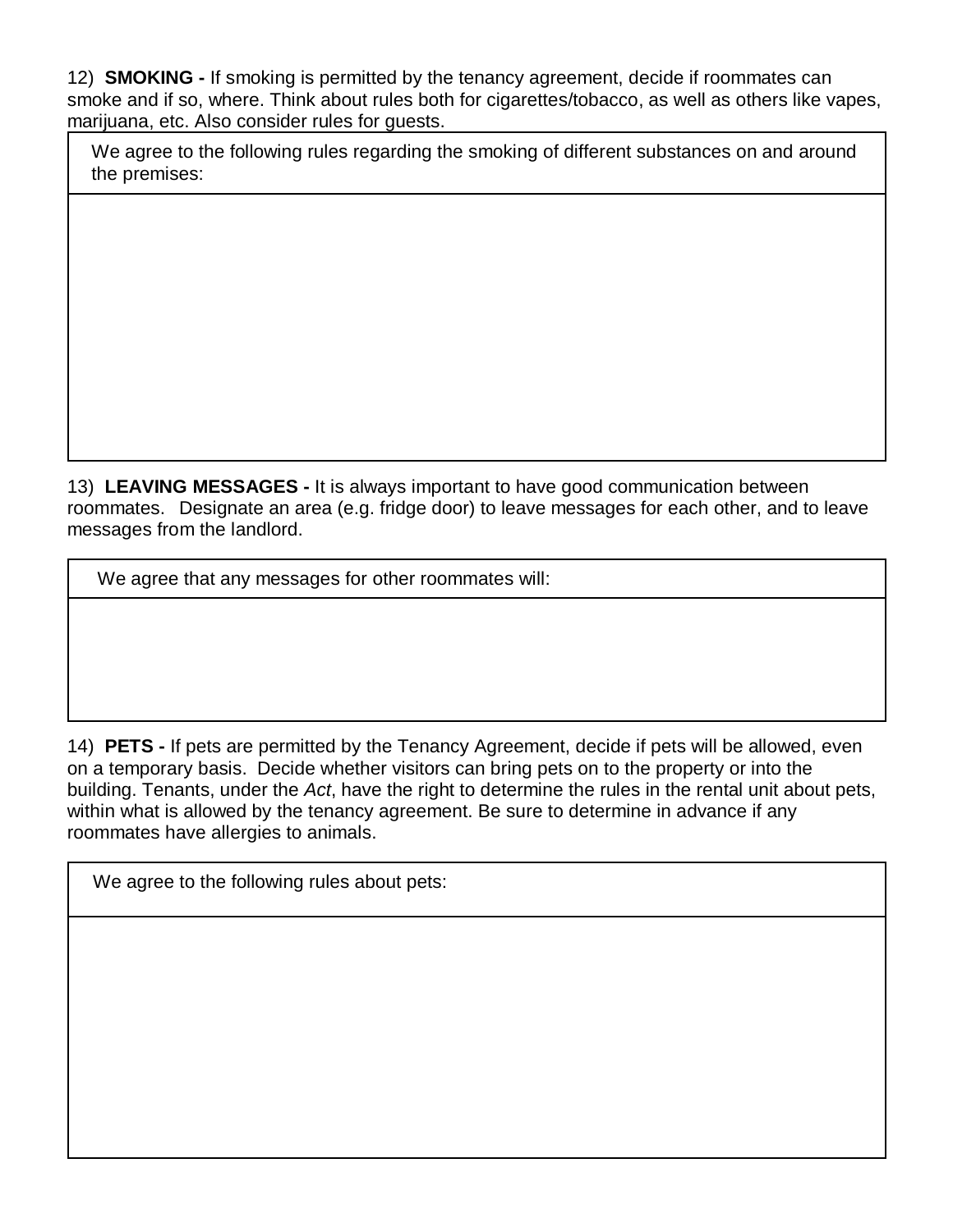15) **ROOMMATES MOVING OUT** – It is important to have rules for how a roommate can end their tenancy. Tenants under the *Residential Tenancy Act* must follow the rules of the *Act* when ending their tenancy.

A tenant who has their **own, separate tenancy agreement** with the landlord can give one month notice to end their tenancy, and it should not affect the tenancy of other tenants, but may end the tenancy for occupant roommates who are living in the unit under that particular tenancy.

When a tenant who **shares a single tenancy agreement** with other roommates gives notice, this ends the tenancy agreement for everyone who is named on that agreement, including both tenant and occupant roommates. **Per the** *Residential Tenancy Act***, any remaining tenant(s) will be responsible to the landlord for any shortfall in the rent they are obligated to pay under their tenancy agreement.** If a tenancy ends, but tenants and/or occupants under that tenancy continue to stay and pay rent to the landlord, this may create a new tenancy.

If an occupant wants to leave the rental arrangement, the *Residential Tenancy Act*'s rules for how they must do so do not apply. How a non-tenant roommate can leave is determined by what is agreed to in this document, as well as by principles of the common law of contract. These include the principle of reasonable notice, which states that a person who wants to terminate a contract must give the other parties to the contract a period of reasonable notice before ending the contract. The amount of notice that will be considered "reasonable" will depend on the circumstances, as well as on the notice period the parties agree to beforehand.

If issues arise regarding the end of a tenancy, **it is important to seek timely independent legal advice.**

Consider whether you want to agree on how much notice a roommate should have to give before moving out, what they should do before moving out (e.g. clean their room, help find a replacement if asked), etc.

Consider also what obligations roommates who **are** tenants have when they want to end their tenancy (e.g. should they ask the landlord to sign a new tenancy agreement with the continuing roommates? How much notice should they give other roommates of their intention to move out? What happens if they don't give enough notice to other roommates? etc.)

Consider what consequences there will be for roommates, either occupants or tenants, if they breach the obligations they agree to be bound by.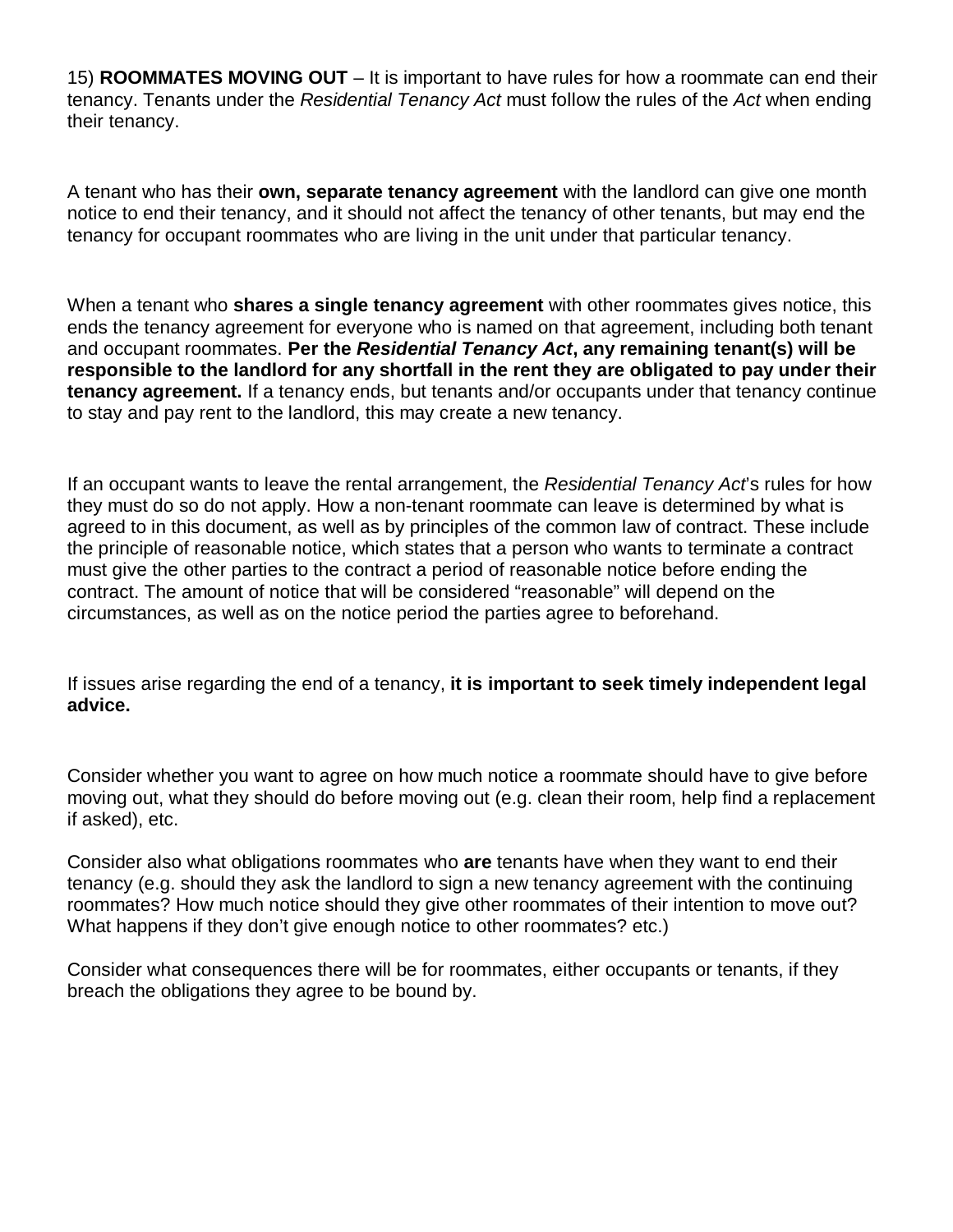We agree that tenants and roommates who wish to move out and terminate their agreements must follow the following rules:

We agree that occupants who move out in violation of the above rules will be responsible to other roommates in the following ways:

We agree that tenants who move out in violation of the above rules will be responsible to other roommates in the following ways: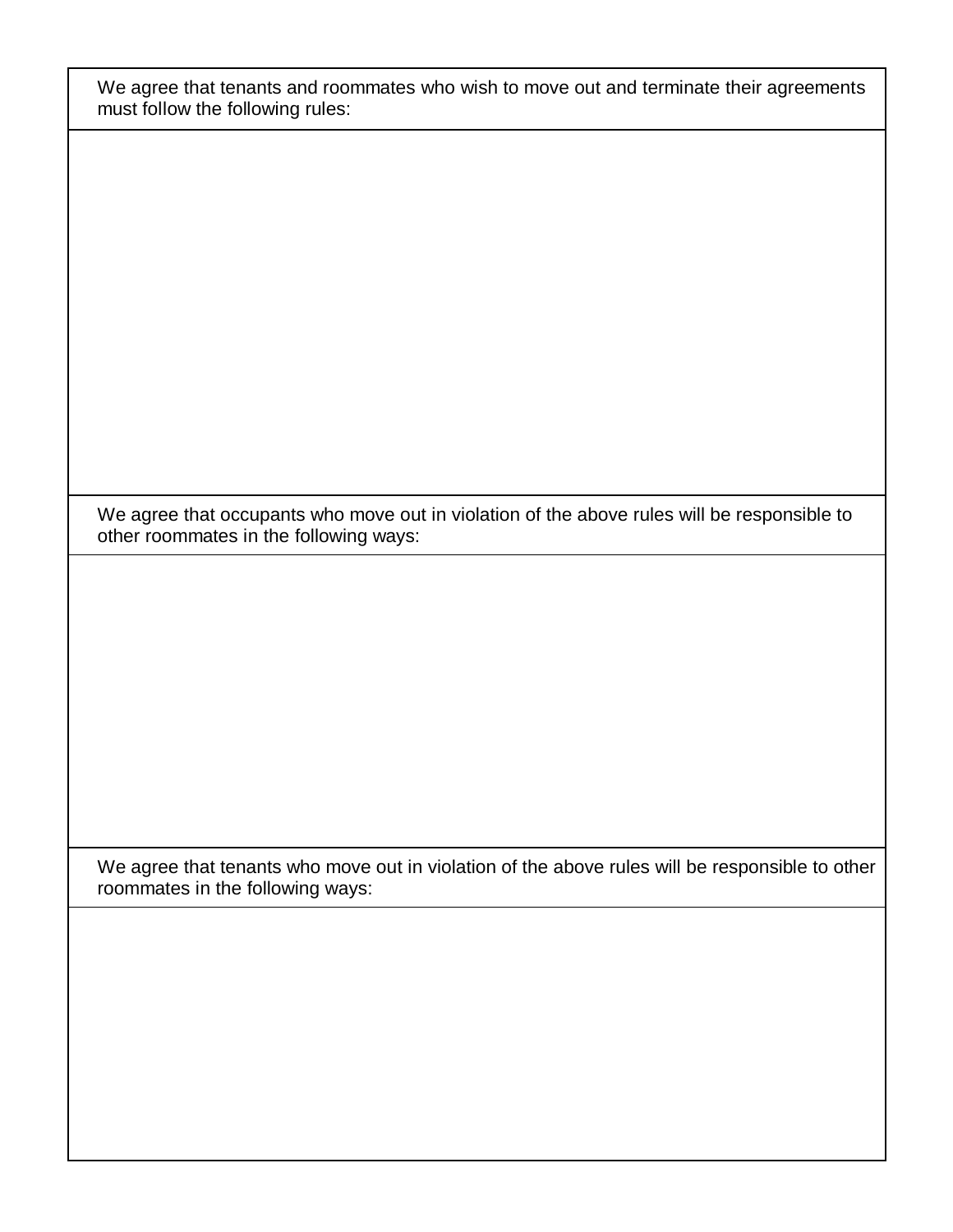16) **REMOVING A ROOMMATE** – Consider agreeing to rules for how the tenant(s) and other roommates can evict an occupant. **If a roommate is a tenant and therefore covered under the** *Act***, they cannot be evicted by anyone except the landlord.** Any roommate who is named as a tenant in the tenancy agreement is presumptively a tenant with rights and obligations under the *Act*; whether any roommate is a tenant or not is ultimately a legal determination that can only be made by a Residential Tenancy Branch arbitrator who will weigh the factors in favour and against such a finding.

Consider what reasons other roommates must give before they can ask another occupantroommate to move out, what steps they should have to take before they can do that (e.g. written warnings and time to correct their behaviour), what compensation and time allowances should be given to the roommate who is asked to move out, etc. The common law of contract requires that a party ending a contract give the other side reasonable notice before ending the contract – consider whether you want to agree together on what constitutes "reasonable notice" in this roommate arrangement.

Before evicting any occupants, the following steps to resolve any issues must be taken first: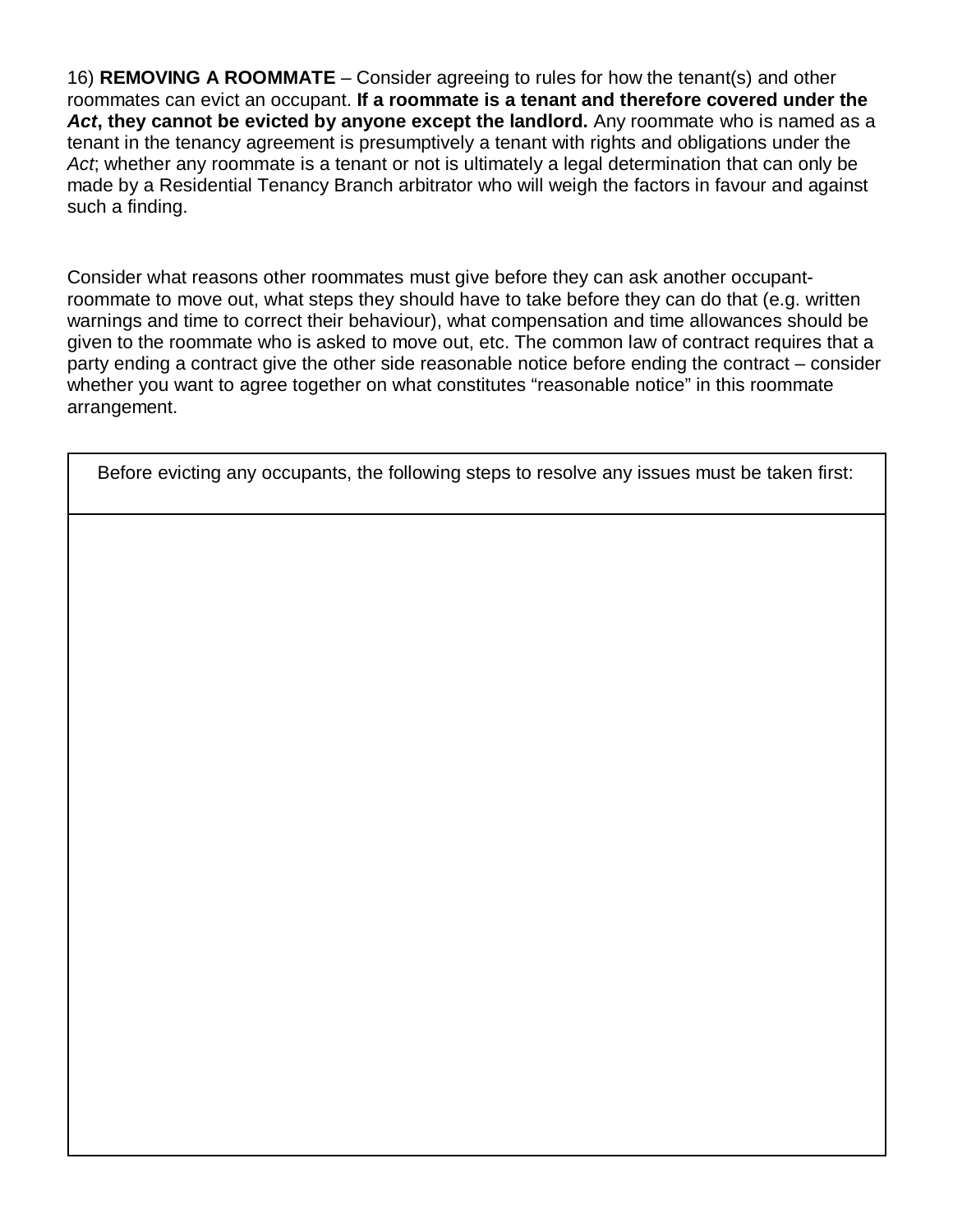We agree that occupants can have their agreements ended and be evicted according to the following rules: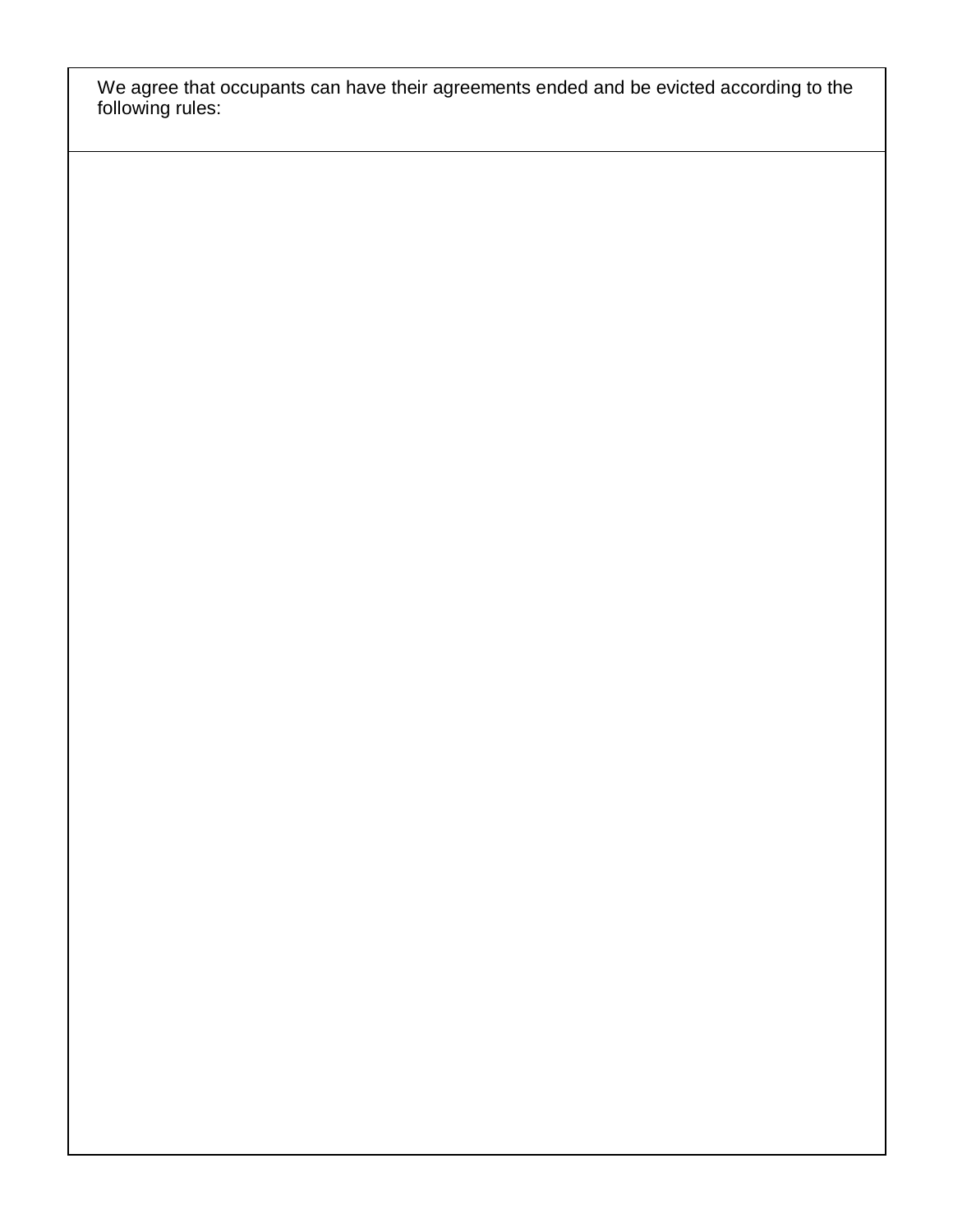17) **END OF TENANCY -** It is important to know what will happen at the end of a tenancy agreement. It is a good idea for all parties to have a discussion at least a few months before the tenancy is scheduled or planned to end as to what is going to happen. If one roommate is going to leave early or one wants to leave, but a new person wants to move in under the same tenancy agreement, then Section 7 - Subletting will apply.

It is important to understand that each tenant on a tenancy agreement is 100% responsible for anything to do with the tenancy. This also means that any one tenant on the tenancy agreement could end the tenancy by giving the landlord written notice. When a tenancy does end, tenants have responsibilities during the move out phase, such as packing and cleaning. It is important to consider whether you want to agree to specific breakdowns of responsibilities in this agreement. Another very important responsibility is the handling of security and pet deposits. The landlord is responsible for paying back the security deposit and pet deposit to the tenants who are on the tenancy agreement, but if there are additional roommates who have paid money towards it, they are generally not required to pay back every person's share directly to them, and often pay the entire deposit to one tenant. Because of this, there should be clear rules about how the deposit(s) are to be returned between roommates.

If the tenancy agreement is a month to month agreement, and tenants wish to end the tenancy, they must give the landlord at least one clear calendar month's notice to do so. Under the *Residential Tenancy Act*, any tenant who gives notice in this way will end the tenancy for all other tenants and roommates who live under this tenancy agreement. Consider whether you want to agree that, if a roommate gives notice to end the tenancy without the agreement of all roommates that roommate will be liable to the other roommates in some way.

If the tenancy agreement is a fixed term agreement, the fixed term ends on a specified date. However, the tenancy will then either revert to a month to month tenancy (unless tenants give at least one month's notice in writing to the landlord to end the tenancy on the last day of the fixed term), or, if there is a valid vacate clause, the tenant will be required to leave the rental unit. The *Residential Tenancy Regulations* define the situations where a vacate clause is allowed to be used: as of April 2019, the only two circumstances where a landlord may use a vacate clause are where the tenancy is a sublease, or where the landlord intends for themselves or a close family member to move into the unit at the end of the fixed term.

Consider discussing together before the end of the fixed term whether you want the tenancy to continue, want to negotiate a new fixed term, or will all vacate at the end of the fixed term. It is important to inform the landlord of your decision on a timely basis.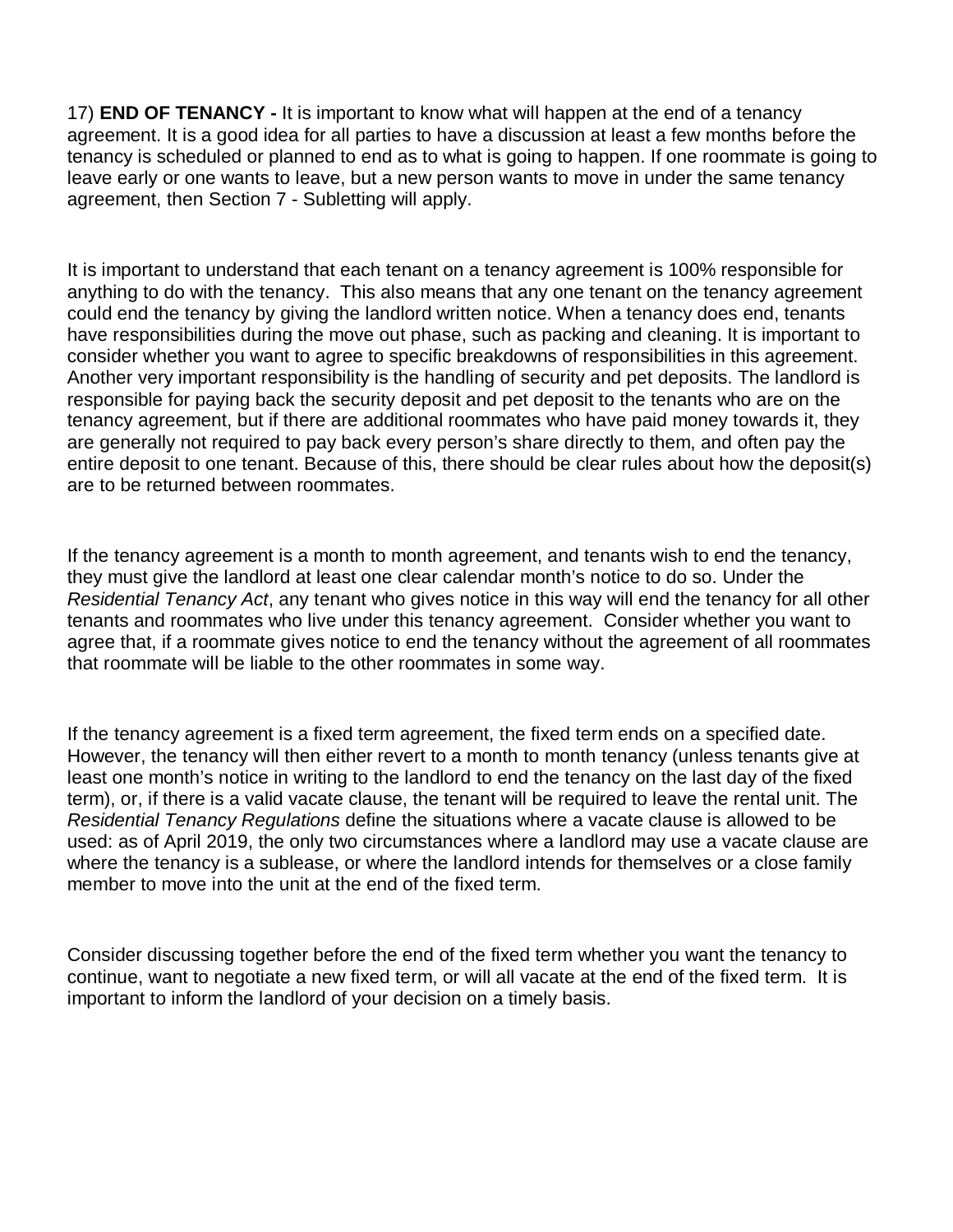We agree to the following additional terms that deal with our responsibilities when the tenancy ends:

We agree that a roommate who do not satisfy the above responsibilities at the end of the tenancy will be liable to other roommates in the following way(s):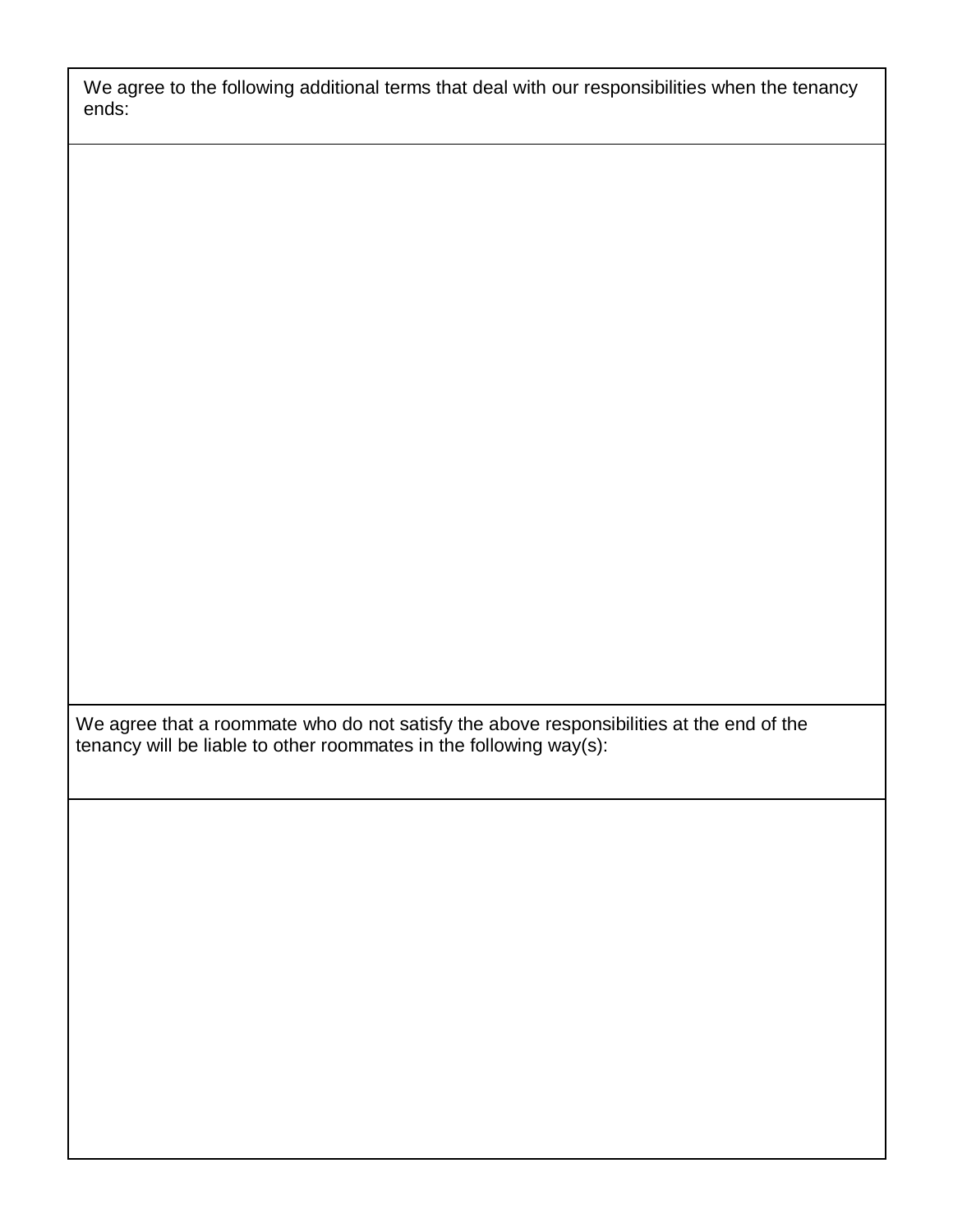16) **OTHER** – If you wish to agree to other terms as part of the agreement, you can do so in the space below. It is important to remember that courts and tribunals in BC will not enforce terms that are unconscionable, grossly unfair, or illegal. You can write your own terms, numbering them beginning at 17, and attach them to this agreement. It is important that everyone who signs this agreement also initial each page of the addendum.

It is also a good idea to specify how other unresolved issues that do not fall into the above categories will be discussed and negotiated. You may want to specify a neutral third-party who can be an arbitrator or mediator, or set out rules, procedures, or principles for how disputes will be resolved. You may also want to consider "ordering" different dispute resolution methods, so that if one does not work, roommates can try a different approach.

There are <u>exceeded</u> additional terms of this agreement on example pages that we have agreed to, which are attached to this agreement.

We agree to the following that other disputes not covered by this agreement will be resolved in the following way(s):